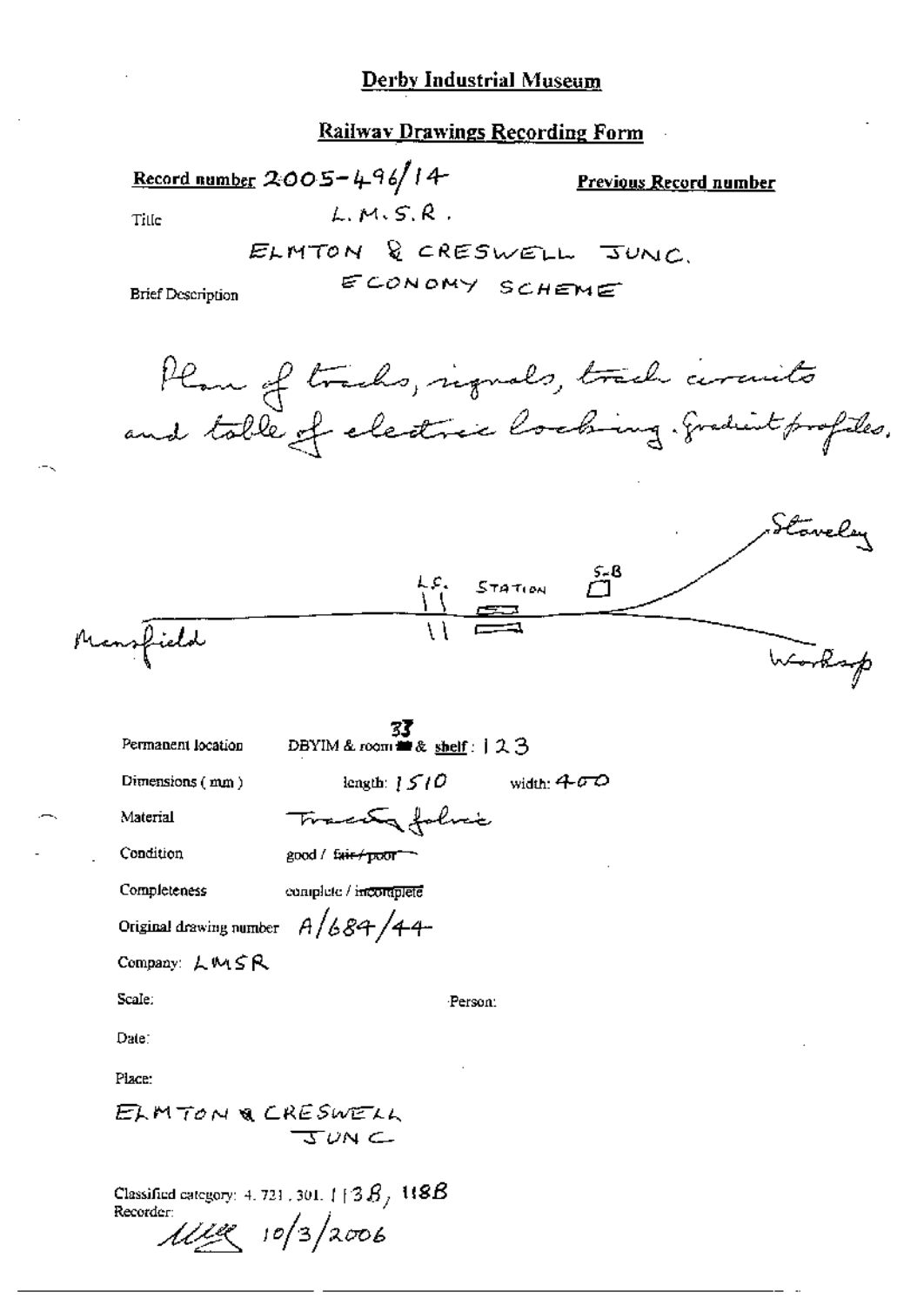#### **Railway Drawings Recording Form**

Record number 1997-5/799.1

Previous Record number  $nRPI32\sqrt{888}$ Midland Railway Clown Branch Public Road Bridge at ON 38 ct 36 wars

**Brief Description** 

Title

Elevation, plan occolers of rail bridge over roadway. Details of girder constructions. Marlied - Cancelled

DBYIM & room 49 & shelf:  $97$ Permanent location length:  $960$  width:  $640$ Dimensions (mm) Paper

Material

Condition

good / fair / poor

Completeness

complete / incomplete<sup>-</sup>

Original drawing number

Company: MR

Scale:  $1'' = 5FET$ <br> $0.5TATE$ :  $1'' = 2FPET$ Date:  $\frac{c}{3}$  and 1869 Place:

Clown Branch

Classified category:  $4.721$ ,  $301$ .  $1188$ Recorder:  $242/1999$  Person: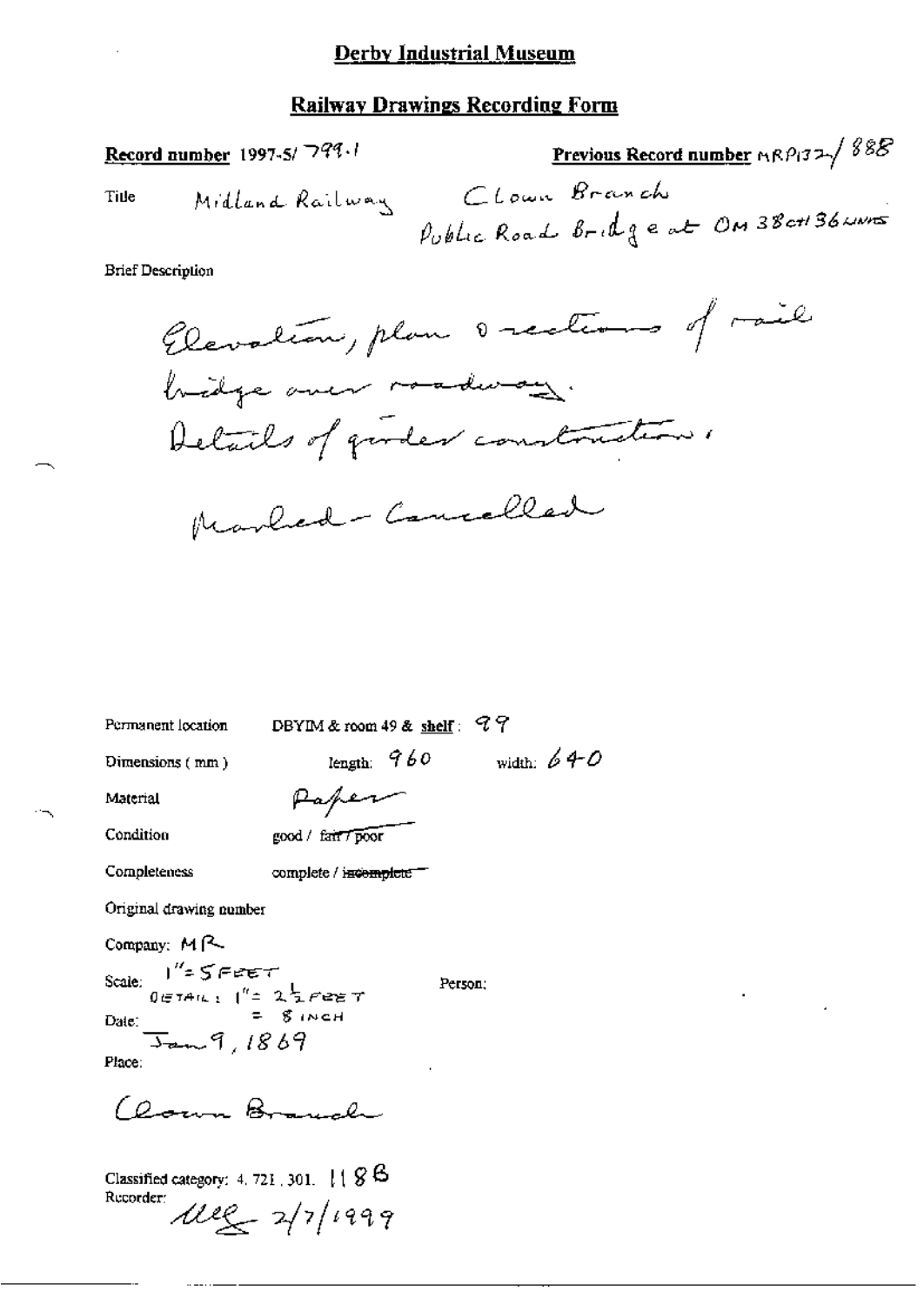### **Railway Drawings Recording Form**

Previous Record number  $MRP132/888$ Record number 1997-5/ 799.7-Clown Branch Title Bridge over Reservoir at 46ca 50 Links

**Brief Description** 

Elevation, plan o rections of show hidge over reservoir. Details of girdens. Marbed - Cancelles

| Permanent location                                                                                             | DBYIM & room 49 & shelf: |                  |         | ९ १ |               |  |
|----------------------------------------------------------------------------------------------------------------|--------------------------|------------------|---------|-----|---------------|--|
| Dimensions (mm)                                                                                                |                          | length: $9 - 70$ |         |     | width: $b 20$ |  |
| Material                                                                                                       | Paper                    |                  |         |     |               |  |
| Condition                                                                                                      | good / fair+poor         |                  |         |     |               |  |
| Completeness                                                                                                   | complete / incomptete    |                  |         |     |               |  |
| Original drawing number                                                                                        |                          |                  |         |     |               |  |
| Company: $M R$                                                                                                 |                          |                  |         |     |               |  |
| Scale: $\int_{1}^{H}$ = $\int_{0}^{H}$ = $\int$ $\int$ $\frac{d^{2}F}{F}$ = $\int$ $\frac{d^{2}F}{F}$ = $\int$ |                          |                  | Person: |     |               |  |
| Date:<br>$-16$ 1869                                                                                            |                          |                  |         |     |               |  |
| Place:                                                                                                         |                          |                  |         |     |               |  |
| $CO_{\text{max}}$ , B                                                                                          |                          |                  |         |     |               |  |
| Classified category: $4.721$ , $301$ , $118B$<br>Recorder:                                                     | $104 \times 274$ 1999    |                  |         |     |               |  |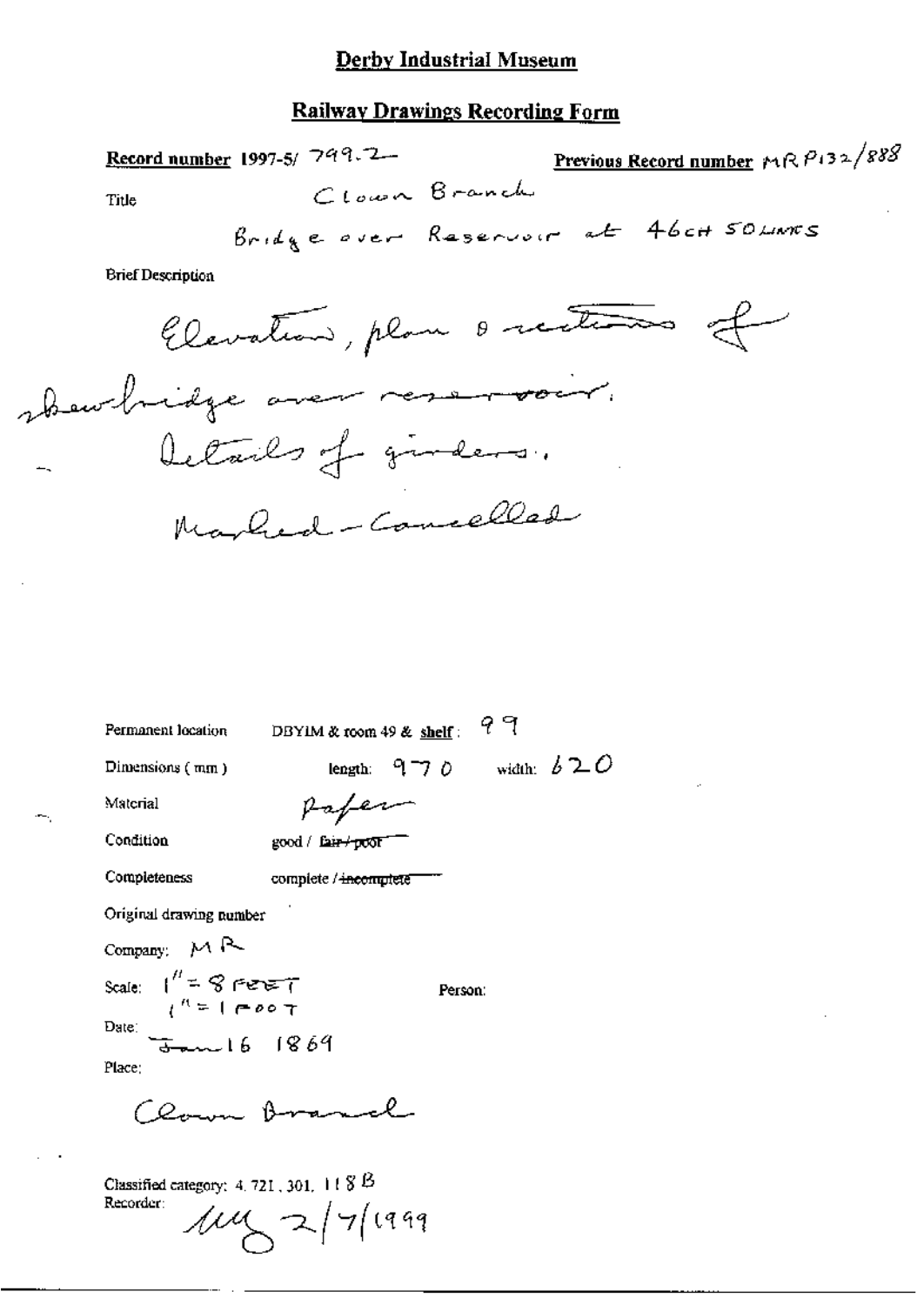#### **Railway Drawings Recording Form**

Previous Record number MRP132/888 Record number 1997-5/ 7 99.3 Midland Reilwon Title Clown Branch Bridge over Railway at Public Road at 2 miles 42 Ghains **Brief Description** 

Han, elevation, reclin of road

Marbed - Connelled

Permanent location

DBYIM & room 49 & shelf:  $97$ 

Dimensions (mm)

length:  $945$  width: 630

Person:

Material Condition

Completeness

good / fatt7 poor

complete / incomplete

Peper

Original drawing number

Company:  $M$  $R$ 

Scale:  $\int_{-\infty}^{\infty} f F \epsilon^{-1}$ 

Place:

Clean formal

Classified category:  $4.721.301.118B$ Recorder:

 $\mu$ eg 7/2/1999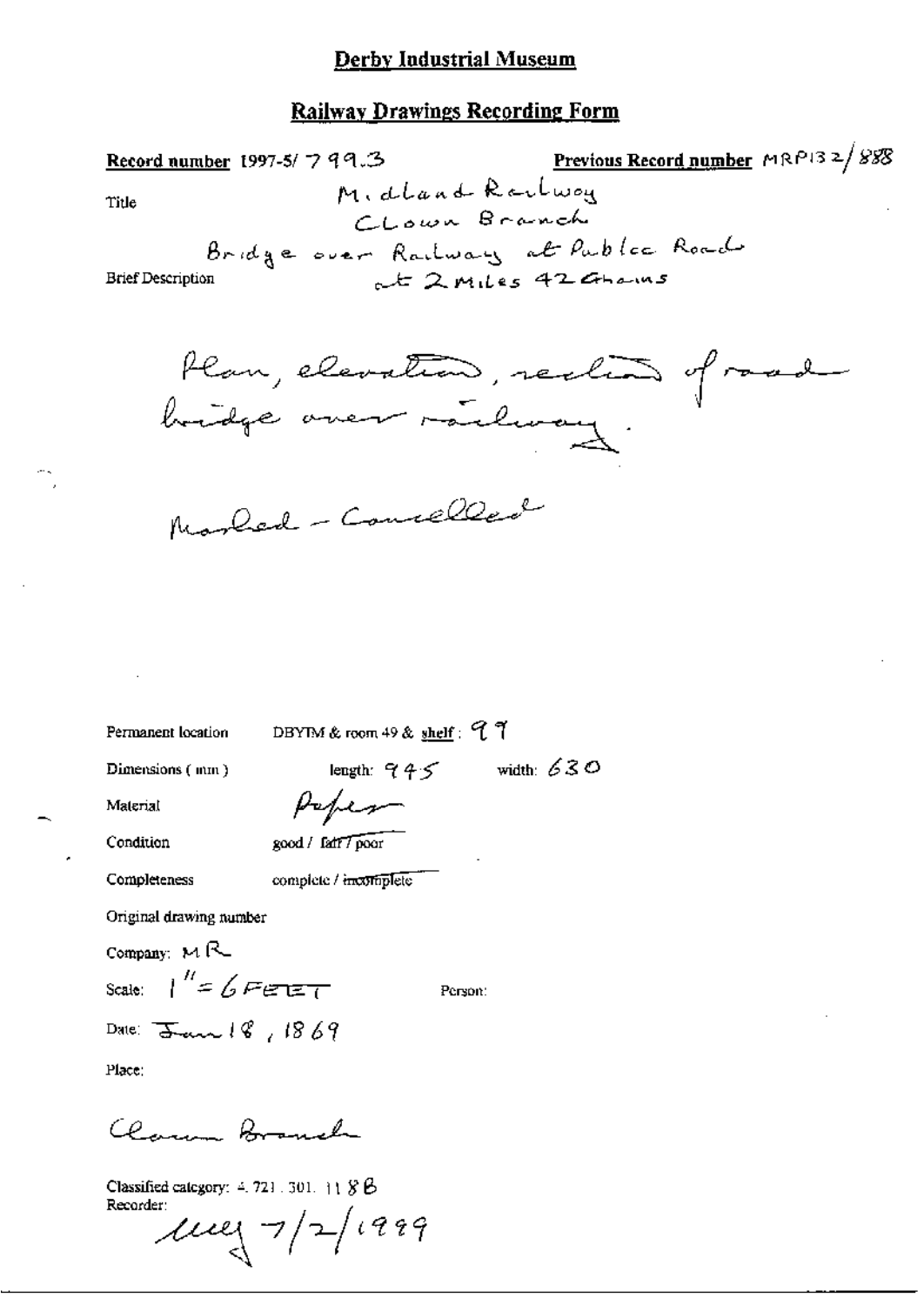### **Railway Drawings Recording Form**

Record number 1997-5/ 799, 9-Midland Roulway Title Cloud Branch

Previous Record number 
$$
MRP/32/R88
$$
  
16.  $4MF \times F$  34.8.2.3.71.

**Brief Description** 

Clevation oplan of visduct.

Marbed - Cancelled

DBYIM & room 49 & shelf:  $99$ Permanent Iocation tength;  $975$  width: 610 Dimensions (mm) Paper Material Condition good / fair + poor Completeness complete / incompleté Original drawing number Company:  $M R$ Scale:  $t'' = 15$  Fere T Person: Date: Jan 22 1869 Place: Closure Branch.

Classified category: 4, 721, 301,  $118B$ Recorder:  $\mu$  2 2/7/1999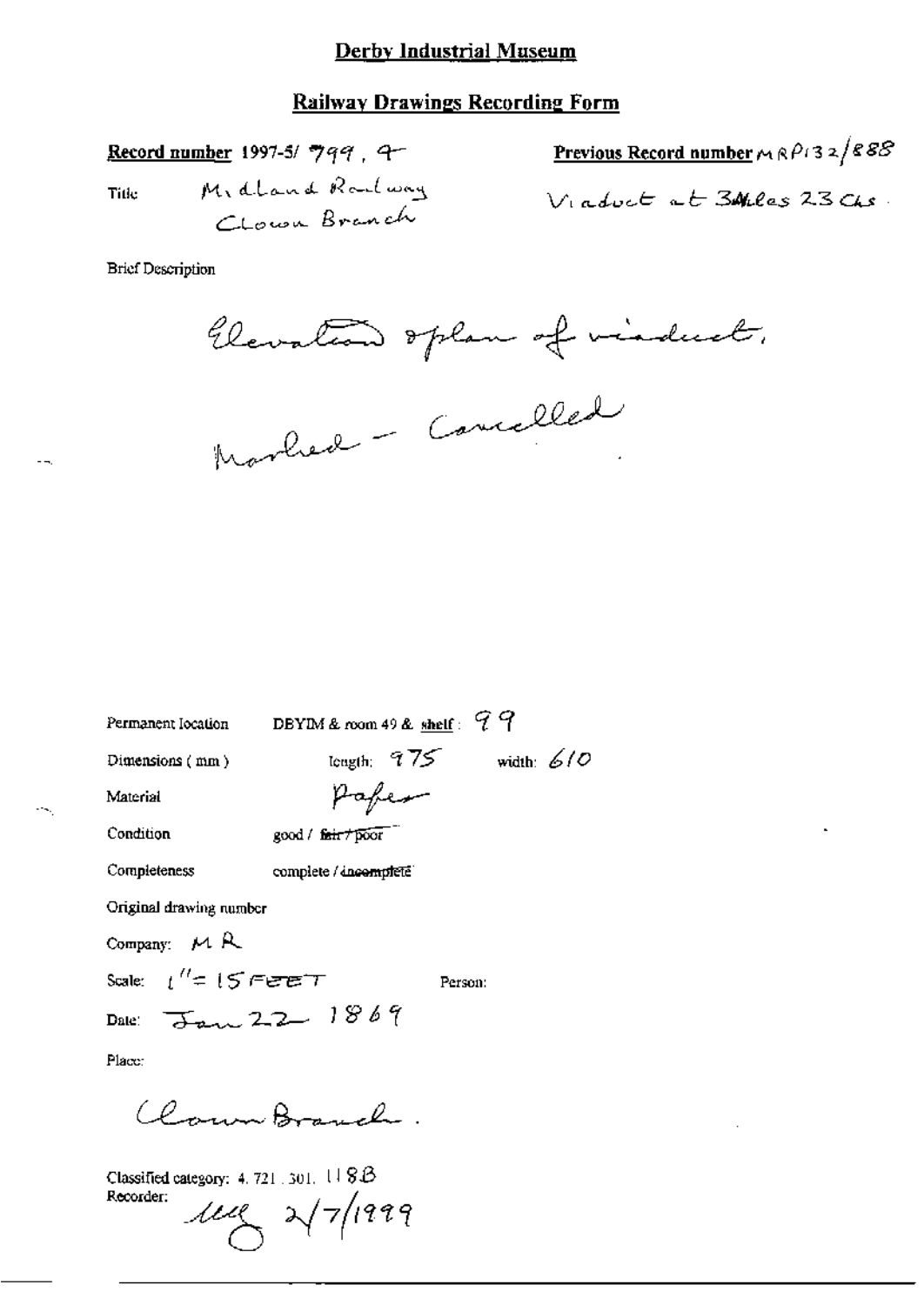### **Railway Drawings Recording Form**

Previous Record number  $MRP$  (32/888) Record number 1997-5/799, 5 Clown Branch. Midland Railway, Clown Branch, Title Public Road Bridge at 3Miles 30 chs.

**Brief Description** 



Marked-Cancelled.

Permanent location

DBYIM & room 49 & shelf:  $97$ 

Dimensions (mm)

length:  $940$  width:  $630$ 

Person:

Material

Paper

Condition

Completeness

good / fair / poor

complete / incomplete

Original drawing number

Company  $R \leftarrow$ 

Scale:  $1'' = 6 = \epsilon \epsilon T$ 

Date:  $\overline{J}_{av}$  21 1869

Place:

Claren Bonnel

Classified category:  $4.721.301.$   $11.83$ Recorder:  $\mu$ eg 2/7/1999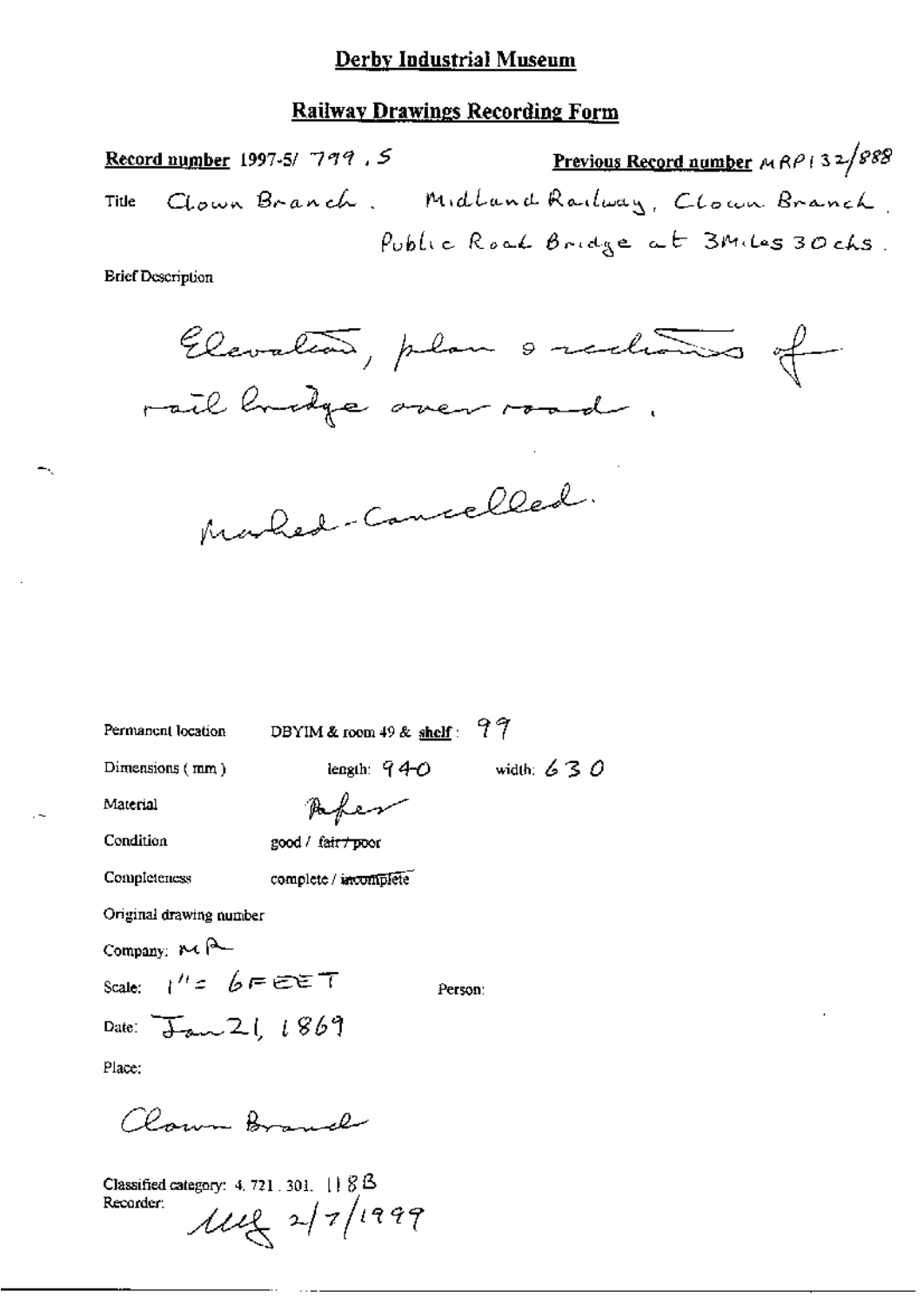#### **Railway Drawings Recording Form**

Record number 1997-5/ $10.8$ 

Previous Record number  $\theta$ 182/1138

Title

$$
\mathcal{L}\text{ mod } \mathcal{N}
$$

**Brief Description** 

Plan showing part of Cresswell - Standary roate at Claum notes plat of land spirite and MR boundary in green. Calvert under tracks.

width:  $5/0$ 

Permanent location

DBYIM & room 49 & shelf: 134

 $,422$ 

Person:

Dimensions (mm)

length:  $685$ Paper on Jalor

-<del>gand-Arteir / p</del>oor

Condition

Material

Completeness

complete / incomplete-

Original drawing number

Company: MR

Scale:  $1'' = 40$  PEET Date:  $19/6/1895$ 

Place:

 $Cer-1$ 

Classified category:  $4.721, 301, 1198$ Recorder: use 23/12/1999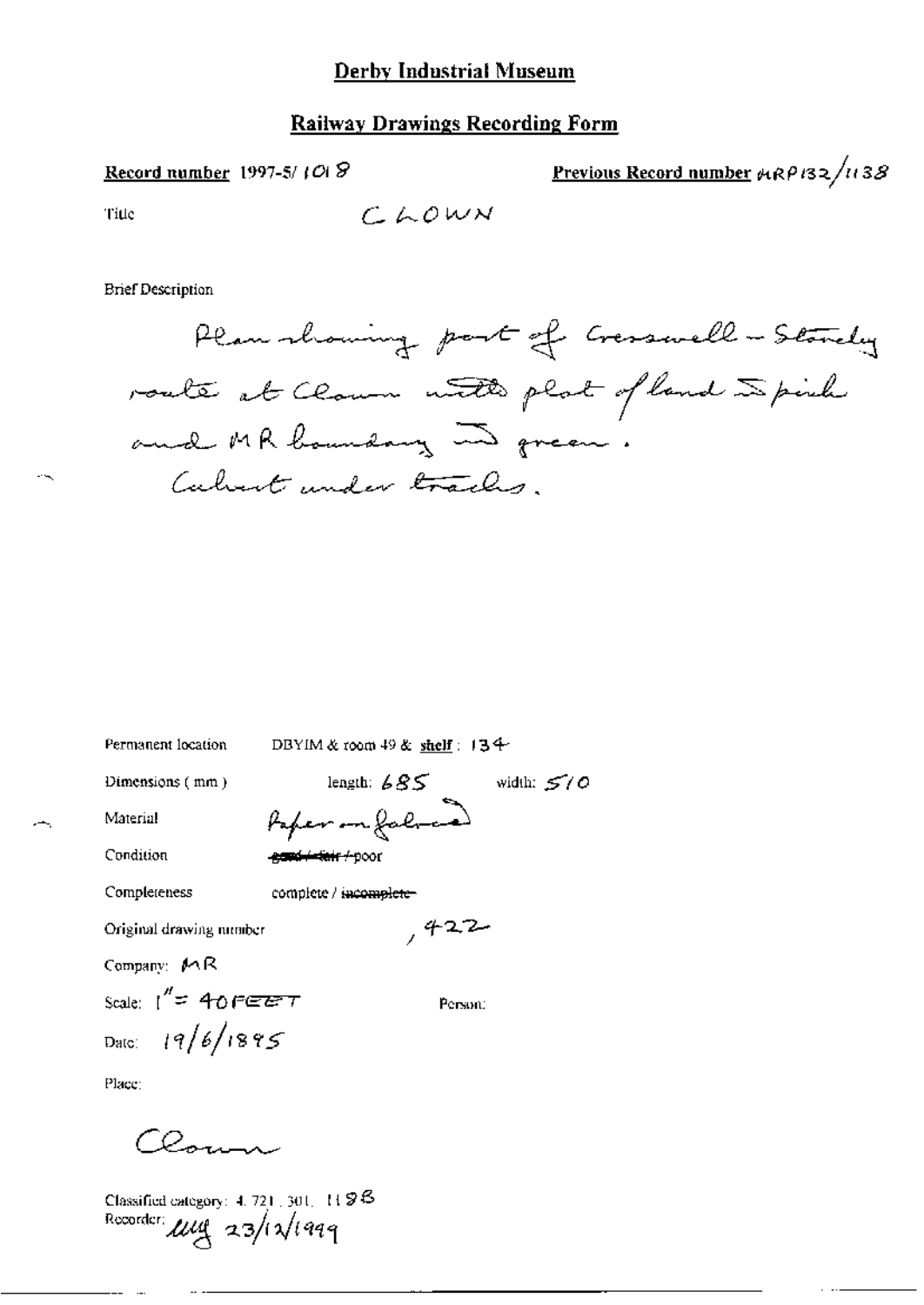#### **Railway Drawings Recording Form**

Previous Record number  $A R \rho$ /32/180 **Record number 1997-5/1105.31** Title M.R. CLOWN. BRIDGE Nº 21

**Brief Description** 



Permanent location

DBYIM & room  $+9$  & shelf:  $/4/$ 

Dimensions (mm)

length:  $865$  width:  $540$ 

Material

Paper good / farr7poor

Condition

**Completeness** 

complete / mcomplete -

Original drawing number

Company: MR

Scale:  $1'' = 8$  FEE 7

Person,  $F \vee G$ 

Place:

 $\overline{\omega}_{\text{max}}$ 

Date Mag 1906

Classified category 4, 721, 301, 118B<br>Recorder:  $\mu\mu$  2 8/4/2000